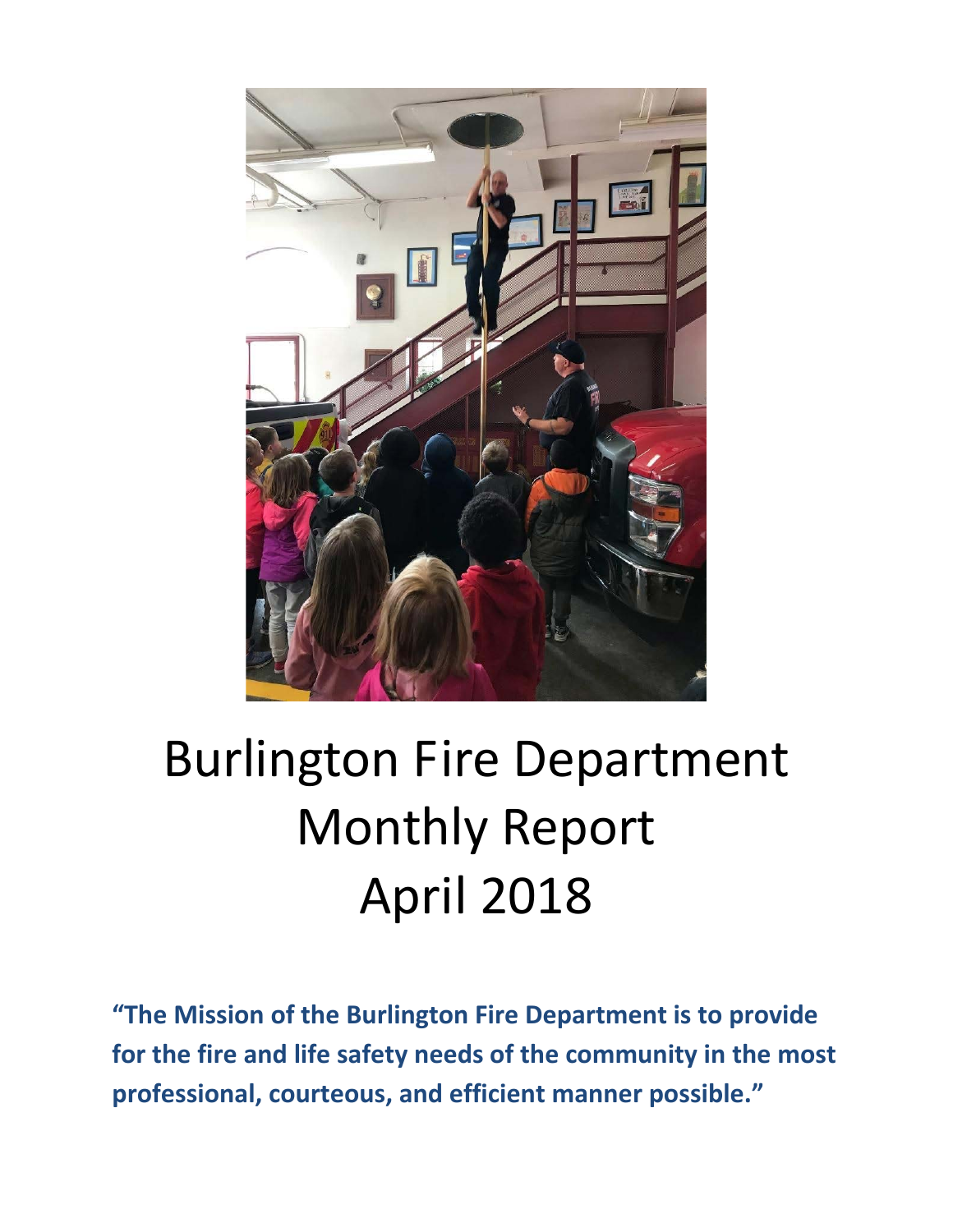#### **Operations**

We had 444 calls for service in April, an average of 15 calls per day. 337 calls were in the city limits of Burlington. 41% of the calls were overlapping (simultaneous). The average response time for all emergency calls was 7 minutes and 3 seconds (this includes calls outside of Burlington).

The Department's two aerial trucks (722 and 761) underwent their 5-year inspections in April. The good news is that they both passed, the bad is that their certifications are conditional on several repairs being made. Many of the needed repairs are in the process of being corrected with all repairs scheduled to be addressed by July 1. 722 is a 1995 65' ladder with 64,788 miles. 761 is 2005 100' platform with 29,218 miles.



**761 722**



**Figure 1 - Major Incident Types (April 2018)**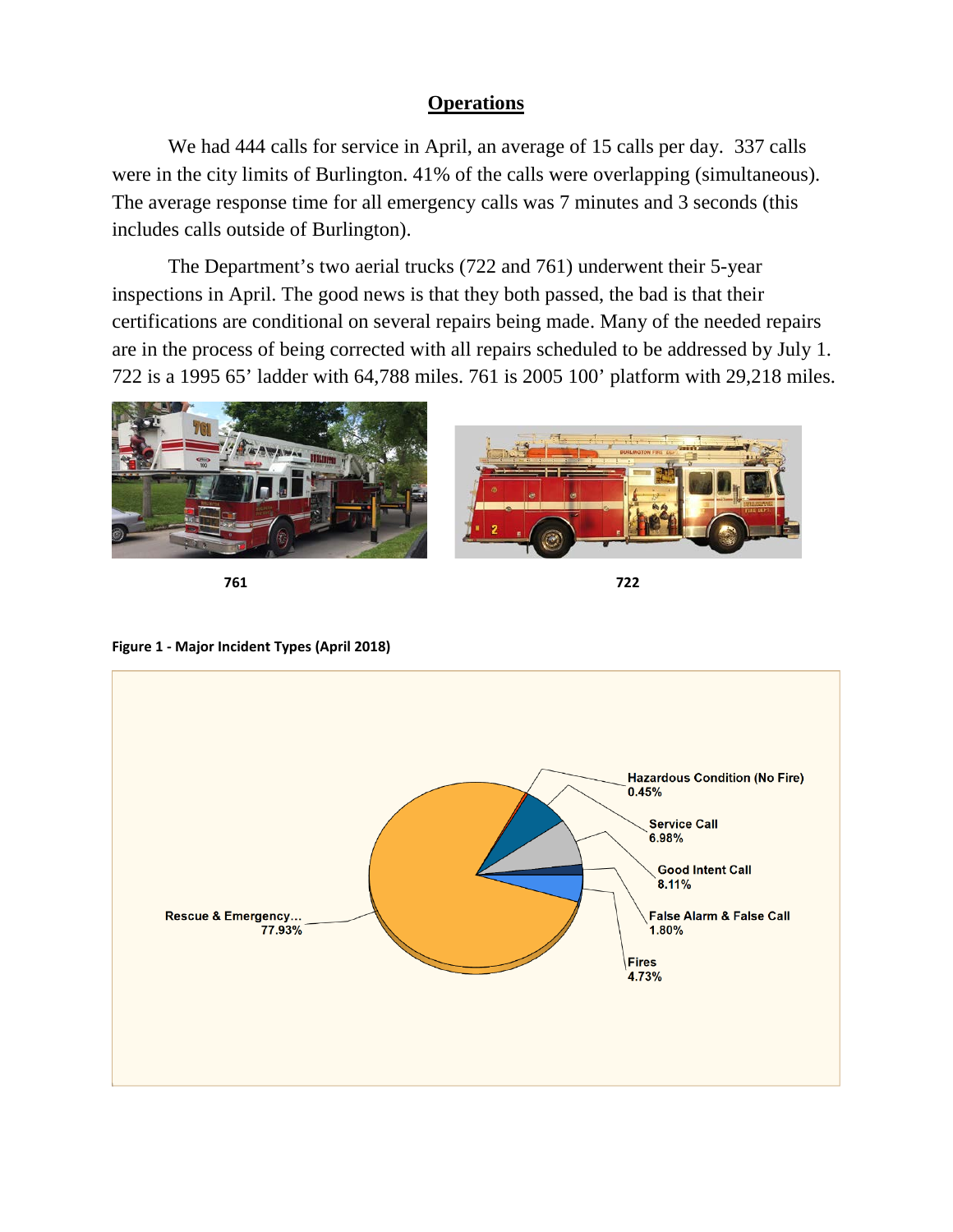#### **Training**

There were over 600 hours of training recorded in April. Crews participated in drafting training, recruit training, and other fire training. There were also several EMS classes including medication administration and central nervous system trauma.

Five members of the Department attended a professional development seminar entitled "In Honor of the Charleston 9: A Study of Change Following Tragedy" in Ames. The seminar was presented by Charleston S.C. Fire Department Captain David Griffin. He talked about the advancement of the Charleston Fire Department following the death of 9 firefighters in the "Super Sofa Store" fire in 2007.

All three shifts were provided with an 8-hour class called "Mental Health First Aid" that was co-instructed by Elley Gould and Burlington Police Officer Brian Carper. This course is valuable for both the responder's personal mental health and for responding to others facing a mental health crisis.

#### **Other Activities**

- Shift 2 participated in Healthy Kids Day at the YMCA.
- Crews led station tours for 43 children and 40 adults.
- Crews installed 10 smoke detectors in Burlington homes.
- Billing Manager Hunter attended the Iowa Emergency Medical Services Association annual billing conference.
- Fire Marshal Crooks attended an active shooter round table discussion with the Burlington Community School District.
- Captain Hoschek and Firefighter Duttlinger reviewed hazardous materials operations with the Danville and West Burlington Fire Departments including setting up the decontamination line and reviewing other equipment.
- Firefighter Heitmeier and Fire Marshal Crooks provided training to Boy Scouts for the Fire Safety Merit Badge.
- Chief Trexel presented to the Burlington Rotary Club.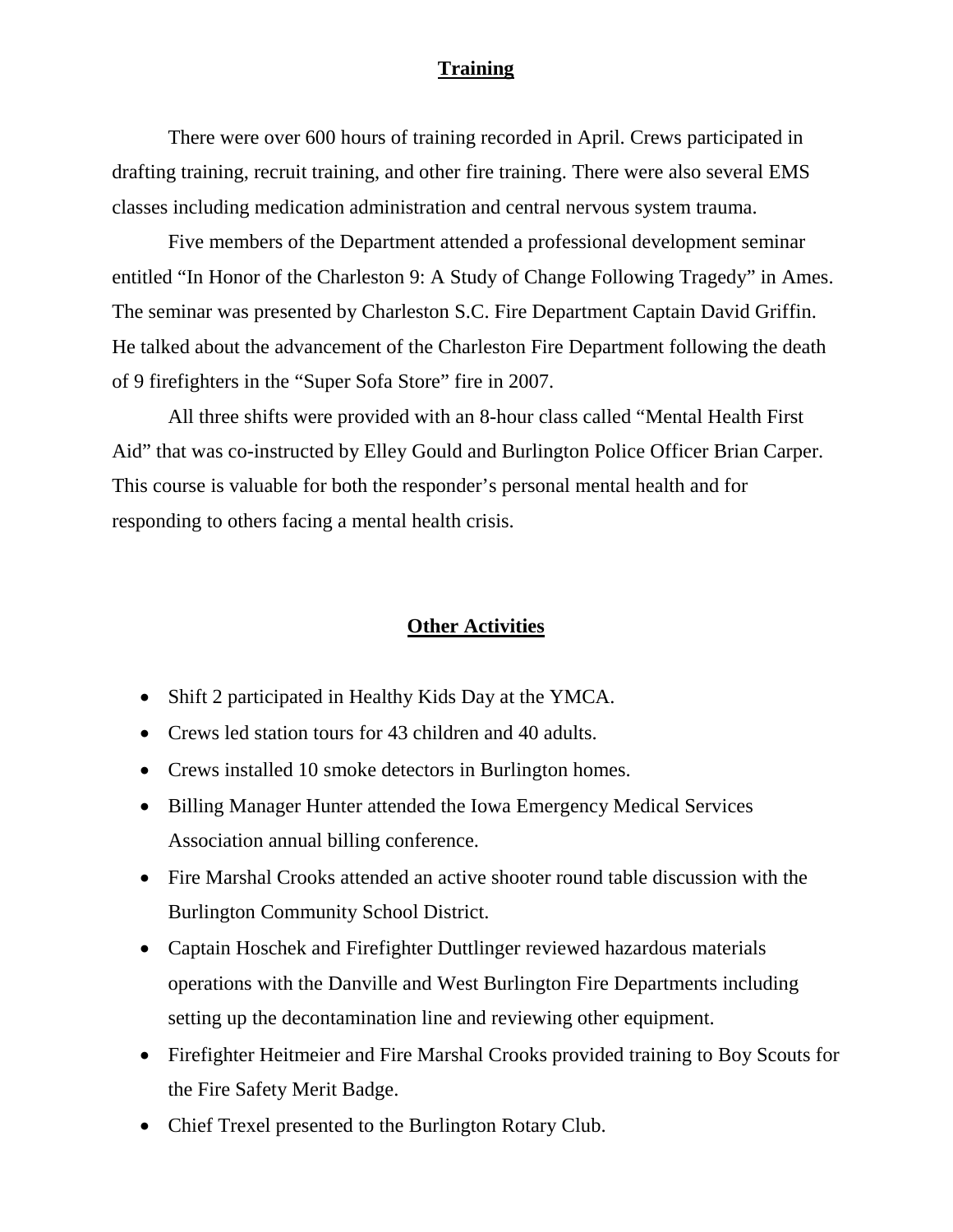- Chief Trexel gave an informational tour of Central Fire Station to the Philanthropic Education Organization.
- Fire Marshal Crooks, Dana Hunter, and Chief Trexel attended the active shooter seminar sponsored by the Greater Burlington Leadership class.
- Shift 3 provided a tour of Central Fire Station for a North Hill Elementary kindergarten class.
- Fire Marshal Crooks attended fireworks inspection training provided by the Iowa Fire Marshal's Office.
- Shift 2 provided a tour of Central Fire Station for Messiah Lutheran Preschool.
- Deputy Chief Ryan attended the Des Moines County Firefighter's Association meeting in Mediapolis.
- Chief Trexel attended the Iowa Professional Fire Chief's Association Spring Conference.

2018 US fire statistics through May 11, 2018

- 1159 civilians killed in residential structure fires including 16 in Iowa
- 36 firefighters died in the line of duty

Respectfully Submitted,

Matt Trexel

Fire Chief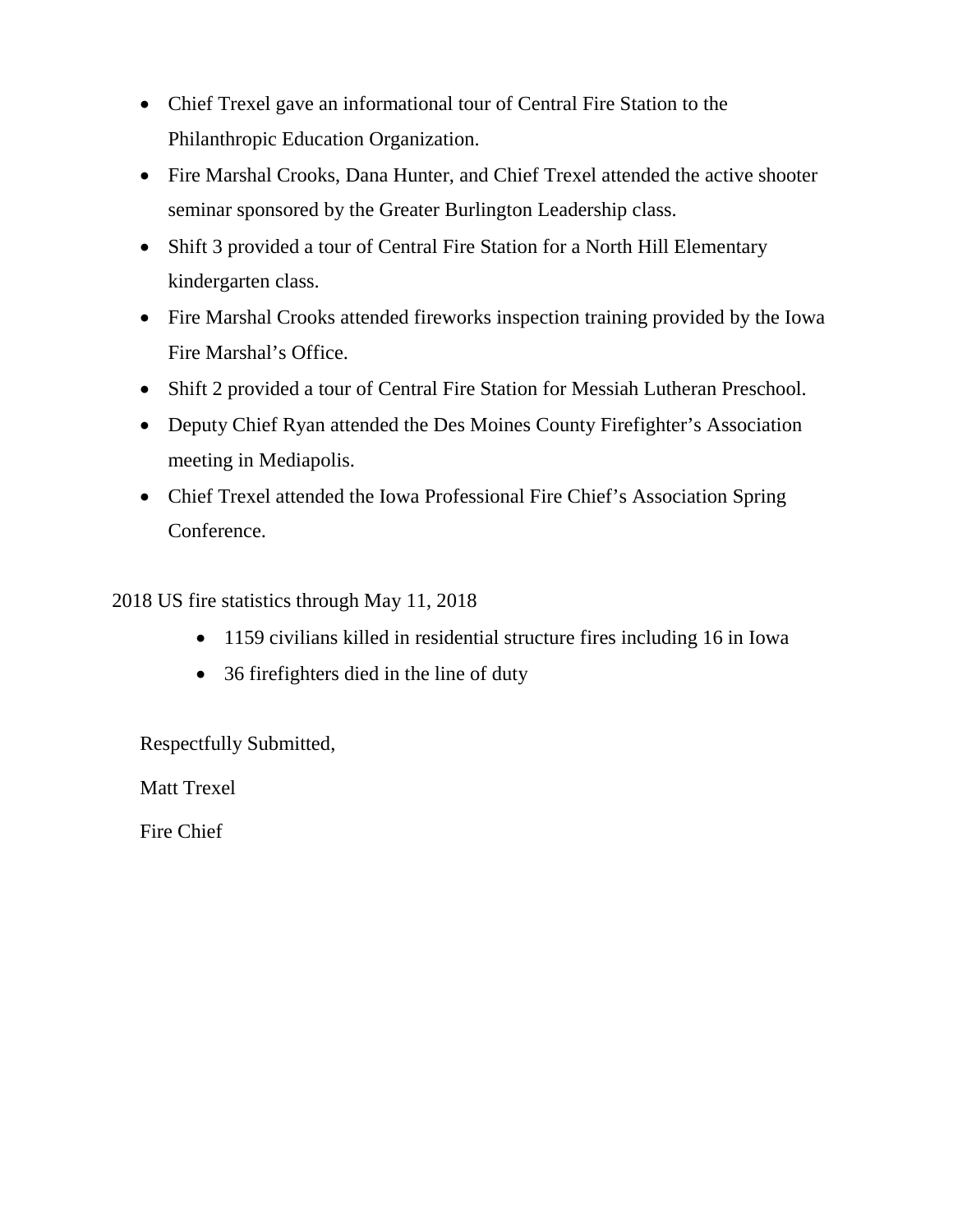Burlington, IA

This report was generated on 5/15/2018 1:12:19 PM

#### **Incident Statistics**

Start Date: 04/01/2018 | End Date: 04/30/2018

| <b>INCIDENT COUNT</b>                                                                 |                                     |                                     |                                              |  |
|---------------------------------------------------------------------------------------|-------------------------------------|-------------------------------------|----------------------------------------------|--|
| <b>INCIDENT TYPE</b>                                                                  |                                     |                                     | # INCIDENTS                                  |  |
| <b>EMS</b>                                                                            |                                     |                                     | 346                                          |  |
| <b>FIRE</b>                                                                           |                                     |                                     | 98                                           |  |
| <b>TOTAL</b>                                                                          |                                     |                                     | 444                                          |  |
|                                                                                       |                                     | <b>TOTAL TRANSPORTS (N2 and N3)</b> |                                              |  |
| <b>APPARATUS</b>                                                                      | # of APPARATUS<br><b>TRANSPORTS</b> | # of PATIENT TRANSPORTS             | <b>TOTAL # of PATIENT</b><br><b>CONTACTS</b> |  |
| $\mathbf 0$                                                                           | $\mathbf 0$                         | $\mathbf 0$                         | $\mathbf{0}$                                 |  |
| 721                                                                                   | $\pmb{0}$                           | 3                                   | 3                                            |  |
| 751                                                                                   | 93                                  | 136                                 | 136                                          |  |
| 752                                                                                   | 24                                  | 32                                  | 32                                           |  |
| 753                                                                                   | 42                                  | 60                                  | 60                                           |  |
| 754                                                                                   | 15                                  | 20                                  | 20                                           |  |
| 755                                                                                   | 68                                  | 87                                  | 87                                           |  |
| <b>TOTAL</b>                                                                          | 242                                 | 338                                 | 338                                          |  |
| <b>LOSSES</b><br><b>PRE-INCIDENT VALUE</b>                                            |                                     |                                     |                                              |  |
| \$34,250.00<br>\$24,850.00                                                            |                                     |                                     |                                              |  |
| <b>CO CHECKS</b>                                                                      |                                     |                                     |                                              |  |
| 736 - CO detector activation due to malfunction<br>$\mathbf{1}$                       |                                     |                                     |                                              |  |
| 746 - Carbon monoxide detector activation, no CO                                      |                                     |                                     | $\mathbf{1}$                                 |  |
| <b>TOTAL</b>                                                                          |                                     | $\overline{2}$                      |                                              |  |
|                                                                                       | <b>MUTUAL AID</b>                   |                                     |                                              |  |
| <b>Aid Type</b>                                                                       |                                     | <b>Total</b>                        |                                              |  |
| <b>Aid Given</b>                                                                      |                                     | $\mathbf{1}$                        |                                              |  |
| <b>Aid Received</b>                                                                   |                                     |                                     | $\,6$                                        |  |
| <b>OVERLAPPING CALLS</b>                                                              |                                     |                                     |                                              |  |
| # OVERLAPPING                                                                         |                                     | % OVERLAPPING                       |                                              |  |
| 184<br>41.44<br><b>LIGHTS AND SIREN - AVERAGE RESPONSE TIME (Dispatch to Arrival)</b> |                                     |                                     |                                              |  |
| <b>Station</b><br><b>EMS</b><br><b>FIRE</b>                                           |                                     |                                     |                                              |  |
| Station 1                                                                             |                                     | 0:06:07                             | 0:09:04                                      |  |
| <b>Station 2</b>                                                                      |                                     | 0:05:43                             | 0:07:24                                      |  |
| Station 3 (Public Works)                                                              |                                     | 0:08:31                             |                                              |  |
| Station 3 (WBFD)                                                                      |                                     | 0:07:17                             | 0:03:08                                      |  |
|                                                                                       |                                     |                                     |                                              |  |

Only Reviewed Incidents included. CO Checks only includes Incident Types: 424, 736 and 734. # Apparatus Transports = # of incidents where apparatus transported. # Patient Transports = # of PCR with disposition "Treated, Transported by EMS". # Patient Contacts = # of PCR contacted by apparatus. This report now returns both NEMSIS 2 & 3 data as appropriate. The set of 2 set of 2 set of 2 set of 2 set of 2 set of 2 set of 2 set of 2 set of 2



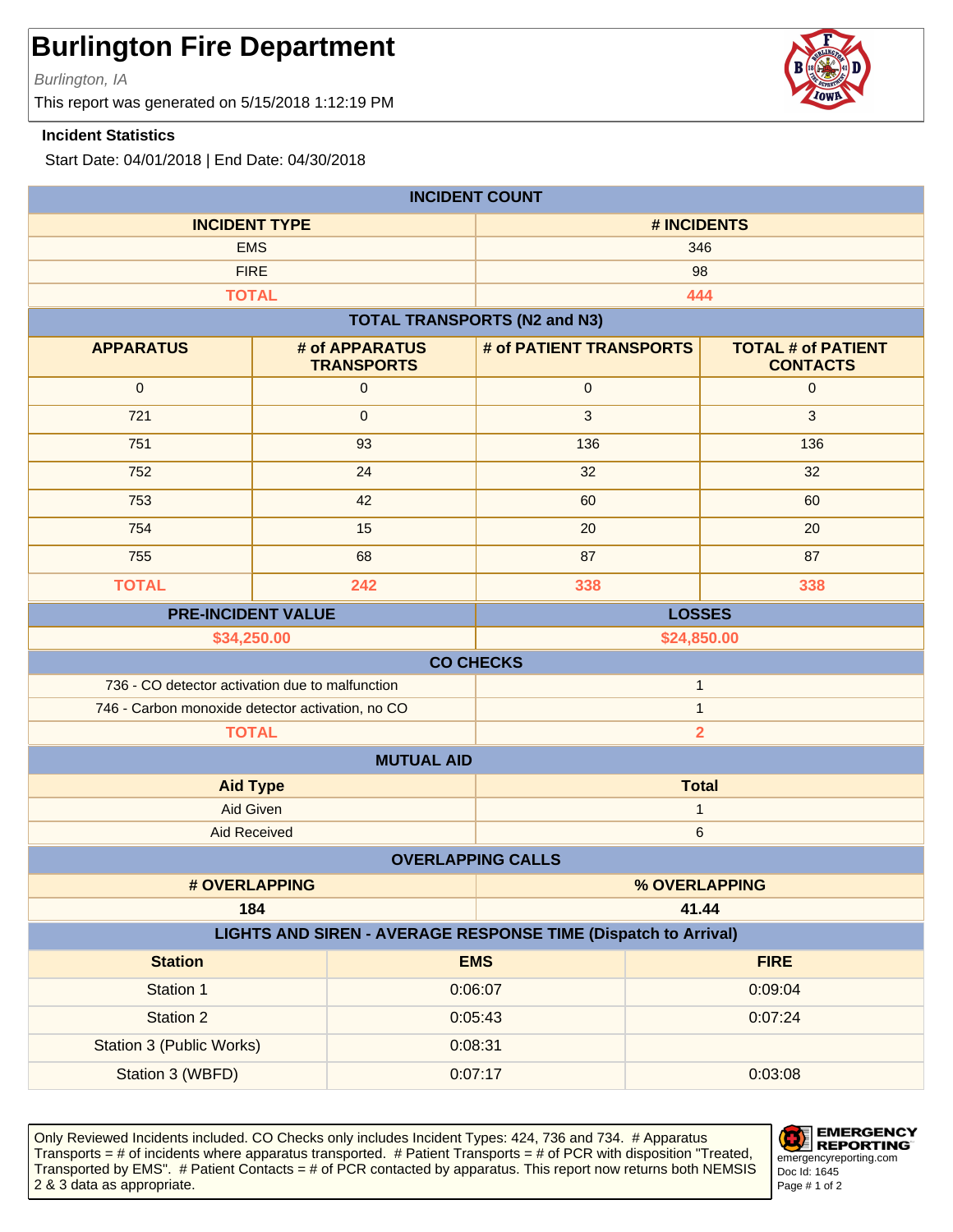| <b>AVERAGE FOR ALL CALLS</b><br>0:07:03 |         |                                                                      |                                      |
|-----------------------------------------|---------|----------------------------------------------------------------------|--------------------------------------|
|                                         |         |                                                                      |                                      |
|                                         |         | <b>LIGHTS AND SIREN - AVERAGE TURNOUT TIME (Dispatch to Enroute)</b> |                                      |
| <b>Station</b>                          |         | <b>EMS</b>                                                           | <b>FIRE</b>                          |
| Station 1                               | 0:01:39 |                                                                      | 0:02:26                              |
| Station 2                               | 0:01:25 |                                                                      | 0:02:08                              |
| Station 3 (Public Works)                | 0:02:29 |                                                                      |                                      |
| Station 3 (WBFD)                        | 0:01:21 |                                                                      | 0:00:13                              |
| <b>AVERAGE FOR ALL CALLS</b><br>0:01:48 |         |                                                                      |                                      |
| <b>AGENCY</b>                           |         |                                                                      | <b>AVERAGE TIME ON SCENE (MM:SS)</b> |
| <b>Burlington Fire Department</b>       |         |                                                                      | 27:18                                |

Only Reviewed Incidents included. CO Checks only includes Incident Types: 424, 736 and 734. # Apparatus Transports = # of incidents where apparatus transported. # Patient Transports = # of PCR with disposition "Treated, Transported by EMS". # Patient Contacts = # of PCR contacted by apparatus. This report now returns both NEMSIS 2 & 3 data as appropriate.

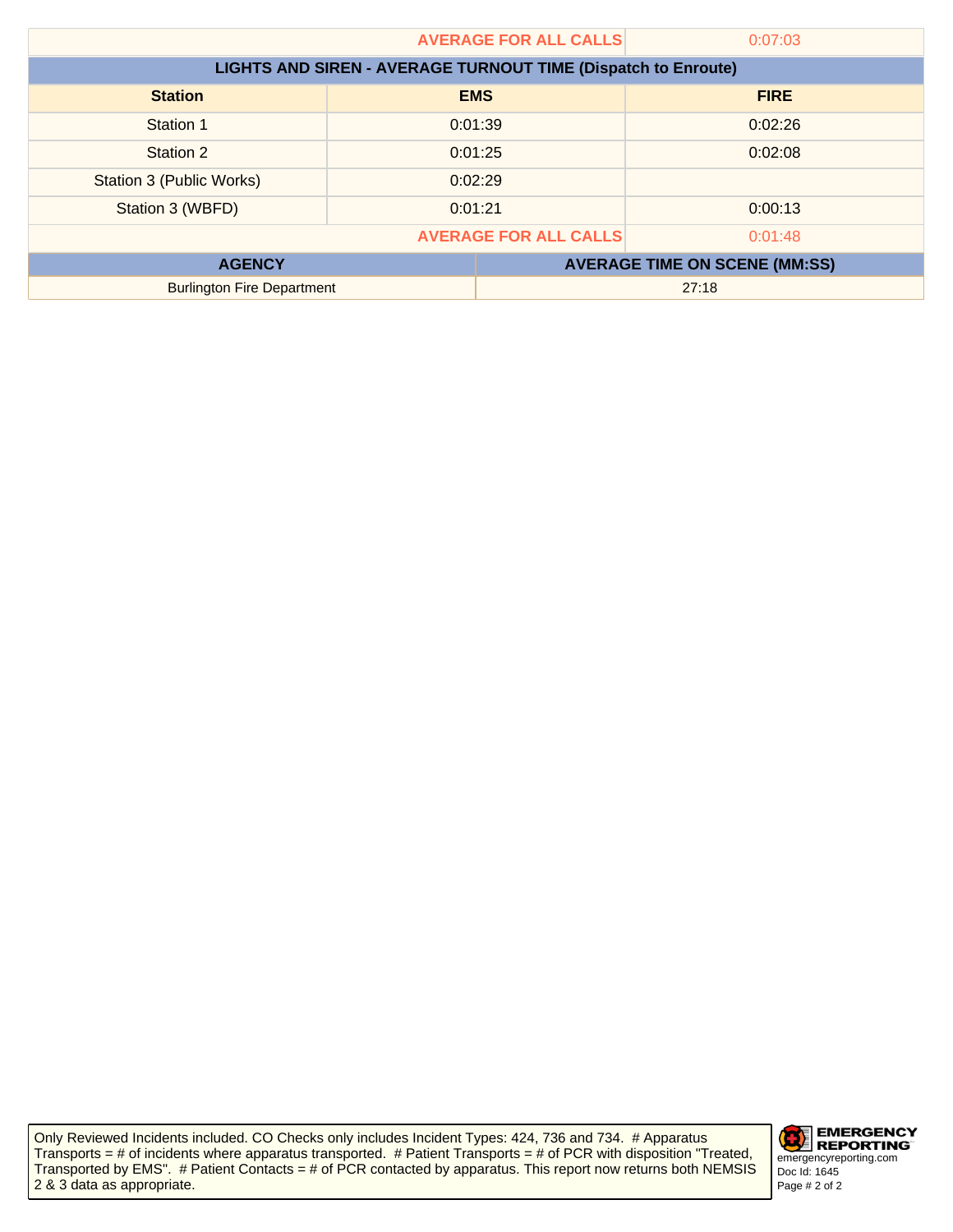Burlington, IA

This report was generated on 5/15/2018 1:15:32 PM

#### **Breakdown by Major Incident Types for Date Range**

Zone(s): All Zones | Start Date: 04/01/2018 | End Date: 04/30/2018



| <b>MAJOR INCIDENT TYPE</b>                    | # INCIDENTS   | % of TOTAL |
|-----------------------------------------------|---------------|------------|
| <b>Fires</b>                                  | 21            | 4.73%      |
| <b>Rescue &amp; Emergency Medical Service</b> | 346           | 77.93%     |
| Hazardous Condition (No Fire)                 | $\mathcal{P}$ | 0.45%      |
| Service Call                                  | 31            | 6.98%      |
| Good Intent Call                              | 36            | 8.11%      |
| False Alarm & False Call                      | 8             | 1.80%      |
| ΤΟΤΑΙ                                         | 444           | 100.00%    |

Only REVIEWED incidents included. Summary results for a major incident type are not displayed if the count is zero.



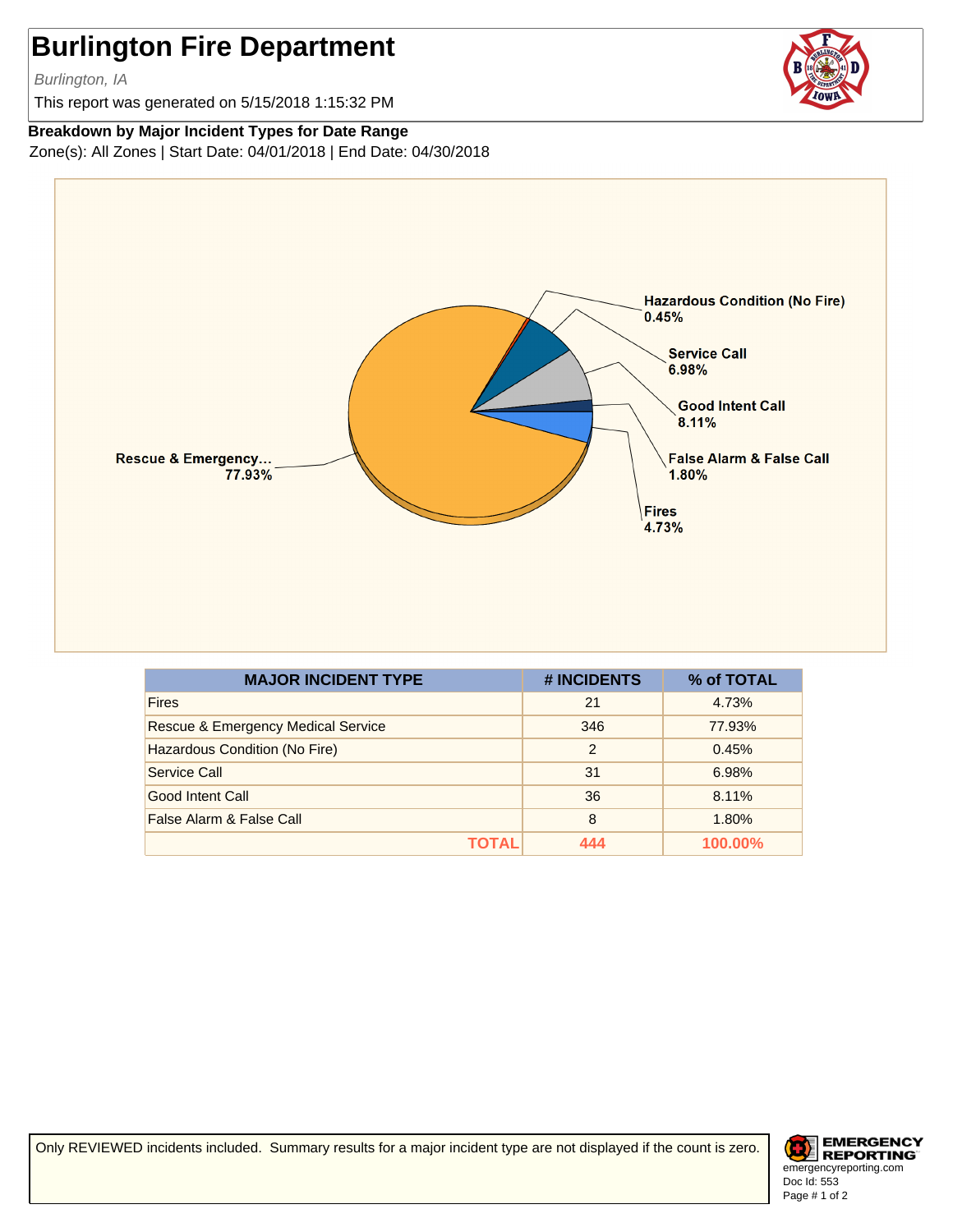| <b>Detailed Breakdown by Incident Type</b>               |                |            |
|----------------------------------------------------------|----------------|------------|
| <b>INCIDENT TYPE</b>                                     | # INCIDENTS    | % of TOTAL |
| 111 - Building fire                                      | $\overline{2}$ | 0.45%      |
| 130 - Mobile property (vehicle) fire, other              | $\overline{2}$ | 0.45%      |
| 140 - Natural vegetation fire, other                     | $\overline{2}$ | 0.45%      |
| 141 - Forest, woods or wildland fire                     | 10             | 2.25%      |
| 142 - Brush or brush-and-grass mixture fire              | 3              | 0.68%      |
| 143 - Grass fire                                         | 1              | 0.23%      |
| 154 - Dumpster or other outside trash receptacle fire    | 1              | 0.23%      |
| 311 - Medical assist, assist EMS crew                    | $\mathbf{1}$   | 0.23%      |
| 321 - EMS call, excluding vehicle accident with injury   | 331            | 74.55%     |
| 322 - Motor vehicle accident with injuries               | 9              | 2.03%      |
| 324 - Motor vehicle accident with no injuries.           | 5              | 1.13%      |
| 411 - Gasoline or other flammable liquid spill           | 1              | 0.23%      |
| 440 - Electrical wiring/equipment problem, other         | 1              | 0.23%      |
| 500 - Service Call, other                                | $\overline{2}$ | 0.45%      |
| 553 - Public service                                     | 3              | 0.68%      |
| 561 - Unauthorized burning                               | 24             | 5.41%      |
| 571 - Cover assignment, standby, moveup                  | 2              | 0.45%      |
| 600 - Good intent call, other                            | $\overline{2}$ | 0.45%      |
| 611 - Dispatched & cancelled en route                    | 13             | 2.93%      |
| 622 - No incident found on arrival at dispatch address   | 12             | 2.70%      |
| 631 - Authorized controlled burning                      | $\mathbf{1}$   | 0.23%      |
| 651 - Smoke scare, odor of smoke                         | 5              | 1.13%      |
| 652 - Steam, vapor, fog or dust thought to be smoke      | 1              | 0.23%      |
| 671 - HazMat release investigation w/no HazMat           | 2              | 0.45%      |
| 710 - Malicious, mischievous false call, other           | $\mathbf{1}$   | 0.23%      |
| 733 - Smoke detector activation due to malfunction       | 1              | 0.23%      |
| 735 - Alarm system sounded due to malfunction            | 1              | 0.23%      |
| 736 - CO detector activation due to malfunction          | 1              | 0.23%      |
| 743 - Smoke detector activation, no fire - unintentional | 1              | 0.23%      |
| 744 - Detector activation, no fire - unintentional       | 1              | 0.23%      |
| 745 - Alarm system activation, no fire - unintentional   | 1              | 0.23%      |
| 746 - Carbon monoxide detector activation, no CO         | 1              | 0.23%      |
| <b>TOTAL INCIDENTS:</b>                                  | 444            | 100.00%    |

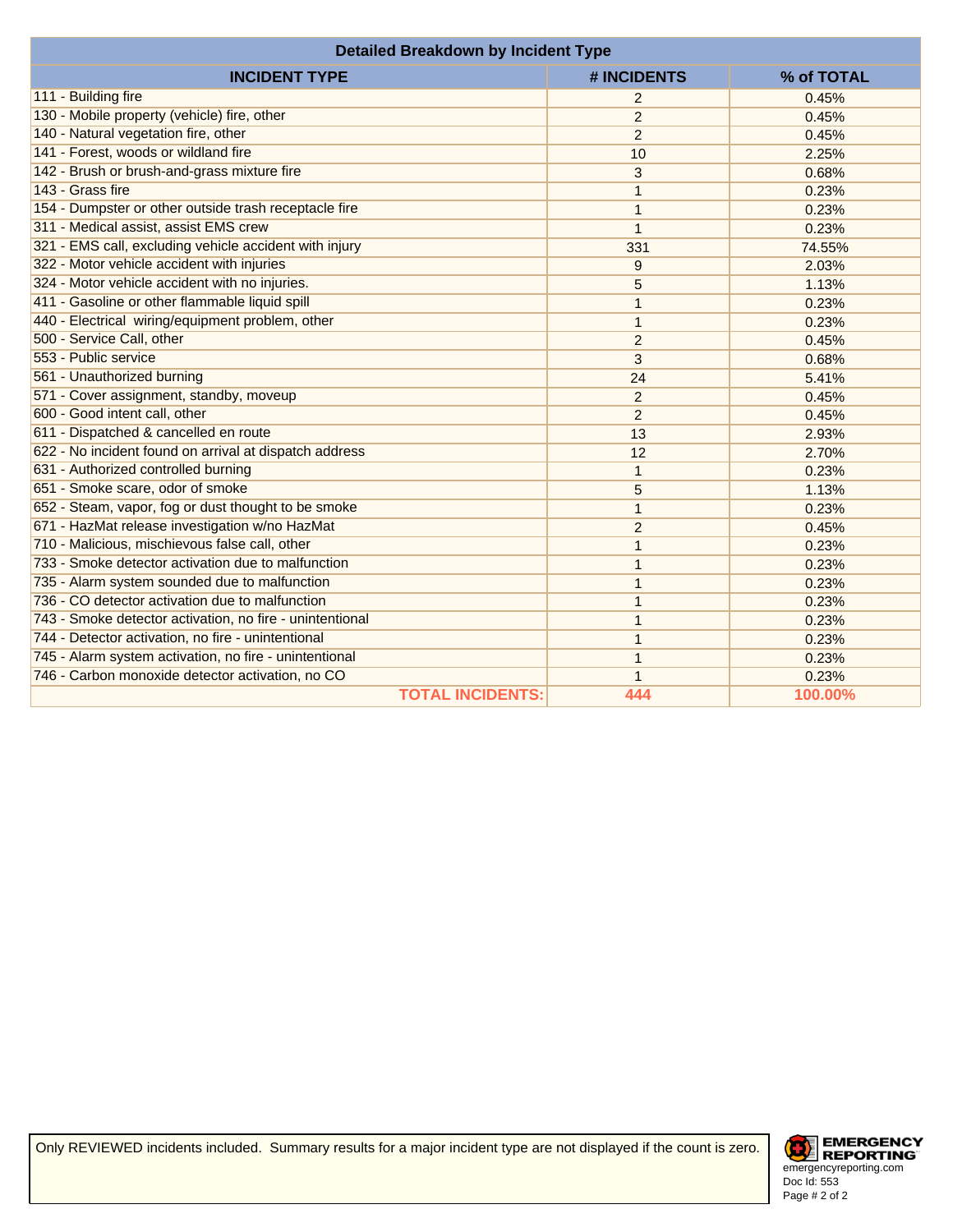Burlington, IA

This report was generated on 5/15/2018 1:20:11 PM

#### **Count of Incidents by Incident Type per Zone**

Incident Status: Reviewed | Start Date: 04/01/2018 | End Date: 04/30/2018



| <b>C-Burlington - City of Burlington</b>                 |                |        |
|----------------------------------------------------------|----------------|--------|
| 111 - Building fire                                      | $\mathbf{1}$   | 0.23%  |
| 130 - Mobile property (vehicle) fire, other              | 2              | 0.45%  |
| 140 - Natural vegetation fire, other                     | $\overline{2}$ | 0.45%  |
| 141 - Forest, woods or wildland fire                     | 6              | 1.35%  |
| 142 - Brush or brush-and-grass mixture fire              | $\mathbf{1}$   | 0.23%  |
| 143 - Grass fire                                         | $\mathbf{1}$   | 0.23%  |
| 154 - Dumpster or other outside trash receptacle fire    | $\mathbf{1}$   | 0.23%  |
| 321 - EMS call, excluding vehicle accident with injury   | 252            | 56.76% |
| 322 - Motor vehicle accident with injuries               | 6              | 1.35%  |
| 324 - Motor vehicle accident with no injuries.           | $\overline{c}$ | 0.45%  |
| 411 - Gasoline or other flammable liquid spill           | $\mathbf{1}$   | 0.23%  |
| 440 - Electrical wiring/equipment problem, other         | $\mathbf{1}$   | 0.23%  |
| 500 - Service Call, other                                | 2              | 0.45%  |
| 553 - Public service                                     | 3              | 0.68%  |
| 561 - Unauthorized burning                               | 23             | 5.18%  |
| 571 - Cover assignment, standby, moveup                  | $\mathbf{1}$   | 0.23%  |
| 600 - Good intent call, other                            | 2              | 0.45%  |
| 611 - Dispatched & cancelled en route                    | $\overline{4}$ | 0.90%  |
| 622 - No incident found on arrival at dispatch address   | 11             | 2.48%  |
| 631 - Authorized controlled burning                      | $\mathbf{1}$   | 0.23%  |
| 651 - Smoke scare, odor of smoke                         | 4              | 0.90%  |
| 652 - Steam, vapor, fog or dust thought to be smoke      | $\mathbf{1}$   | 0.23%  |
| 671 - HazMat release investigation w/no HazMat           | $\overline{c}$ | 0.45%  |
| 710 - Malicious, mischievous false call, other           | $\mathbf{1}$   | 0.23%  |
| 733 - Smoke detector activation due to malfunction       | $\mathbf{1}$   | 0.23%  |
| 735 - Alarm system sounded due to malfunction            | $\mathbf{1}$   | 0.23%  |
| 736 - CO detector activation due to malfunction          | $\mathbf{1}$   | 0.23%  |
| 743 - Smoke detector activation, no fire - unintentional | $\mathbf{1}$   | 0.23%  |
|                                                          |                |        |

Report shows count of incidents for Status selected.



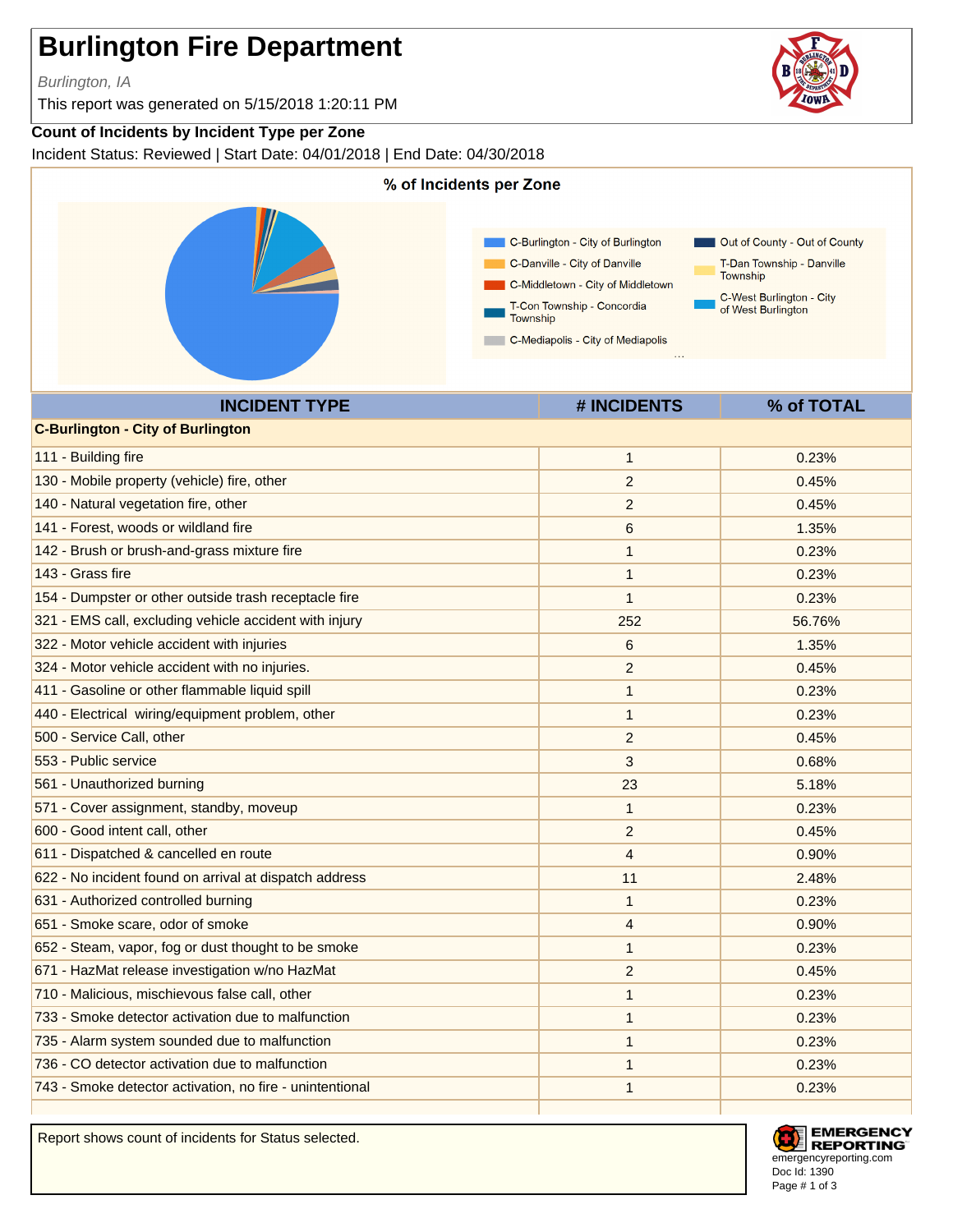| 745 - Alarm system activation, no fire - unintentional            | 1              | 0.23%  |
|-------------------------------------------------------------------|----------------|--------|
| 746 - Carbon monoxide detector activation, no CO                  | 1              | 0.23%  |
| Zone: C-Burlington - City of Burlington Total Incident:           | 337            | 75.90% |
| <b>C-Danville - City of Danville</b>                              |                |        |
| 321 - EMS call, excluding vehicle accident with injury            | 4              | 0.90%  |
| Zone: C-Danville - City of Danville Total Incident:               | 4              | 0.90%  |
| <b>C-Mediapolis - City of Mediapolis</b>                          |                |        |
| 321 - EMS call, excluding vehicle accident with injury            | $\mathbf{1}$   | 0.23%  |
| 611 - Dispatched & cancelled en route                             | 1              | 0.23%  |
| Zone: C-Mediapolis - City of Mediapolis Total Incident:           | 2              | 0.45%  |
| <b>C-Middletown - City of Middletown</b>                          |                |        |
| 321 - EMS call, excluding vehicle accident with injury            | $\overline{4}$ | 0.90%  |
| Zone: C-Middletown - City of Middletown Total Incident:           | 4              | 0.90%  |
| <b>C-West Burlington - City of West Burlington</b>                |                |        |
| 311 - Medical assist, assist EMS crew                             | 1              | 0.23%  |
| 321 - EMS call, excluding vehicle accident with injury            | 41             | 9.23%  |
| 322 - Motor vehicle accident with injuries                        | 1              | 0.23%  |
| 324 - Motor vehicle accident with no injuries.                    | 1              | 0.23%  |
| 611 - Dispatched & cancelled en route                             | $\overline{2}$ | 0.45%  |
| 622 - No incident found on arrival at dispatch address            | 1              | 0.23%  |
| Zone: C-West Burlington - City of West Burlington Total Incident: | 47             | 10.59% |
| <b>Henderson - Henderson County</b>                               |                |        |
| 321 - EMS call, excluding vehicle accident with injury            | 14             | 3.15%  |
| 322 - Motor vehicle accident with injuries                        | 1              | 0.23%  |
| 611 - Dispatched & cancelled en route                             | 4              | 0.90%  |
| 651 - Smoke scare, odor of smoke                                  | 1              | 0.23%  |
| Zone: Henderson - Henderson County Total Incident:                | 20             | 4.50%  |
| <b>Out of County - Out of County</b>                              |                |        |
| 321 - EMS call, excluding vehicle accident with injury            | 2              | 0.45%  |
| Zone: Out of County - Out of County Total Incident:               | $\overline{2}$ | 0.45%  |
| <b>T-Ben Township - Benton Township</b>                           |                |        |
| 571 - Cover assignment, standby, moveup                           | 1              | 0.23%  |
| Zone: T-Ben Township - Benton Township Total Incident:            |                | 0.23%  |
| T-Con Township - Concordia Township                               |                |        |
| 111 - Building fire                                               | 1              | 0.23%  |
| 141 - Forest, woods or wildland fire                              | 1              | 0.23%  |
| 321 - EMS call, excluding vehicle accident with injury            | 1              | 0.23%  |
| 561 - Unauthorized burning                                        | 1              | 0.23%  |
| Zone: T-Con Township - Concordia Township Total Incident:         | 4              | 0.90%  |
| T-Dan Township - Danville Township                                |                |        |
| 321 - EMS call, excluding vehicle accident with injury            | 1              | 0.23%  |
| 322 - Motor vehicle accident with injuries                        | 1              | 0.23%  |

Report shows count of incidents for Status selected.

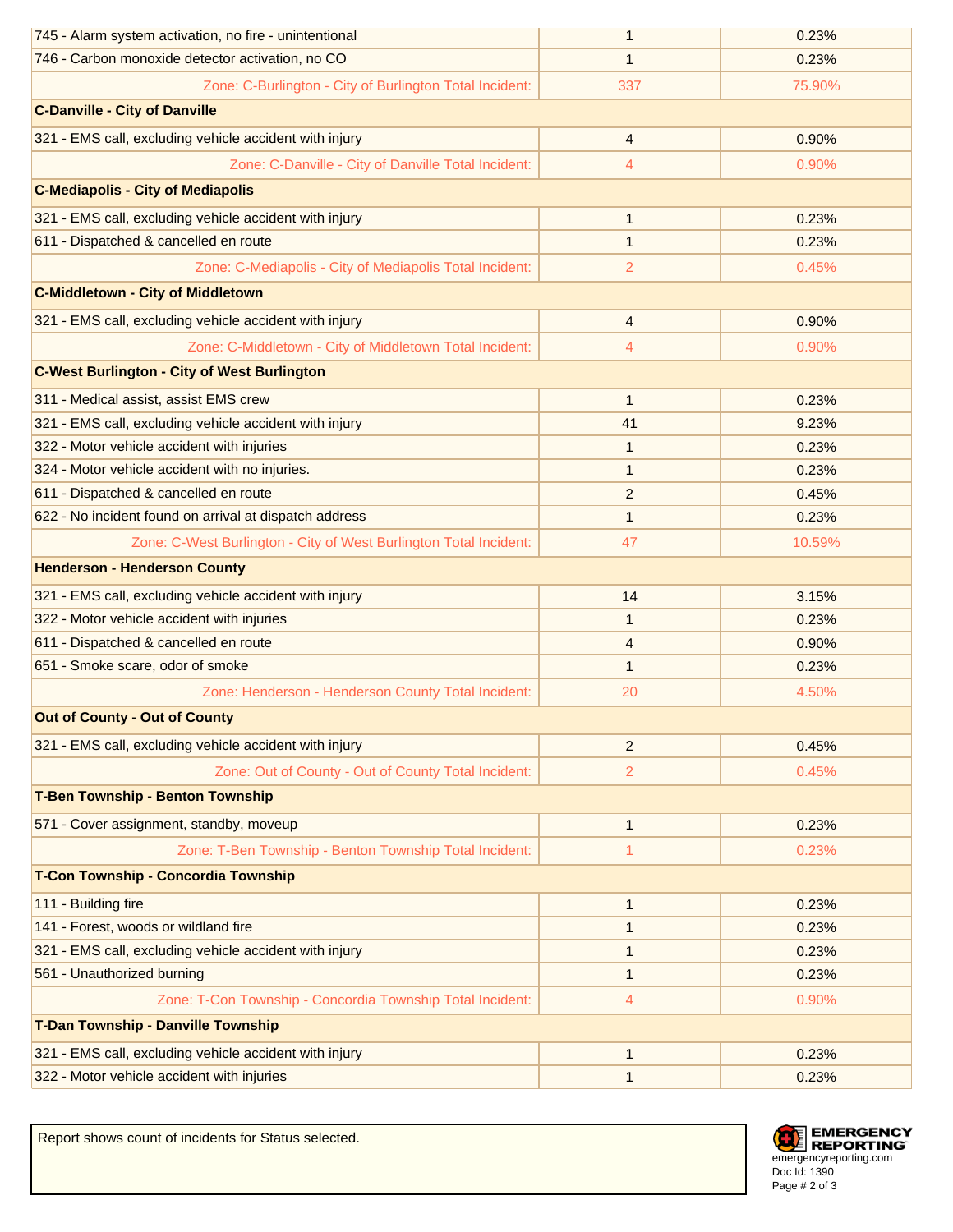| <b>INCIDENT TYPE</b>                                            | # INCIDENTS    | % of TOTAL |
|-----------------------------------------------------------------|----------------|------------|
| Zone: T-Dan Township - Danville Township Total Incident:        | 2              | 0.45%      |
| <b>T-Fit Riv Township - Flint River Township</b>                |                |            |
| 141 - Forest, woods or wildland fire                            | $\overline{2}$ | 0.45%      |
| 321 - EMS call, excluding vehicle accident with injury          | 4              | 0.90%      |
| 324 - Motor vehicle accident with no injuries.                  | $\mathbf{1}$   | 0.23%      |
| 611 - Dispatched & cancelled en route                           | 2              | 0.45%      |
| Zone: T-Flt Riv Township - Flint River Township Total Incident: | 9              | 2.03%      |
| T-Tama Township - Tama Township                                 |                |            |
| 141 - Forest, woods or wildland fire                            | $\mathbf{1}$   | 0.23%      |
| 142 - Brush or brush-and-grass mixture fire                     | 2              | 0.45%      |
| 321 - EMS call, excluding vehicle accident with injury          | 5              | 1.13%      |
| 324 - Motor vehicle accident with no injuries.                  |                | 0.23%      |
| Zone: T-Tama Township - Tama Township Total Incident:           | 9              | 2.03%      |
| <b>T-Union Township - Union Township</b>                        |                |            |
| 321 - EMS call, excluding vehicle accident with injury          | $\overline{2}$ | 0.45%      |
| 744 - Detector activation, no fire - unintentional              |                | 0.23%      |
| Zone: T-Union Township - Union Township Total Incident:         | 3              | 0.68%      |
| <b>TOTAL INCIDENTS FOR AII ZONES:</b>                           | 444            | 100%       |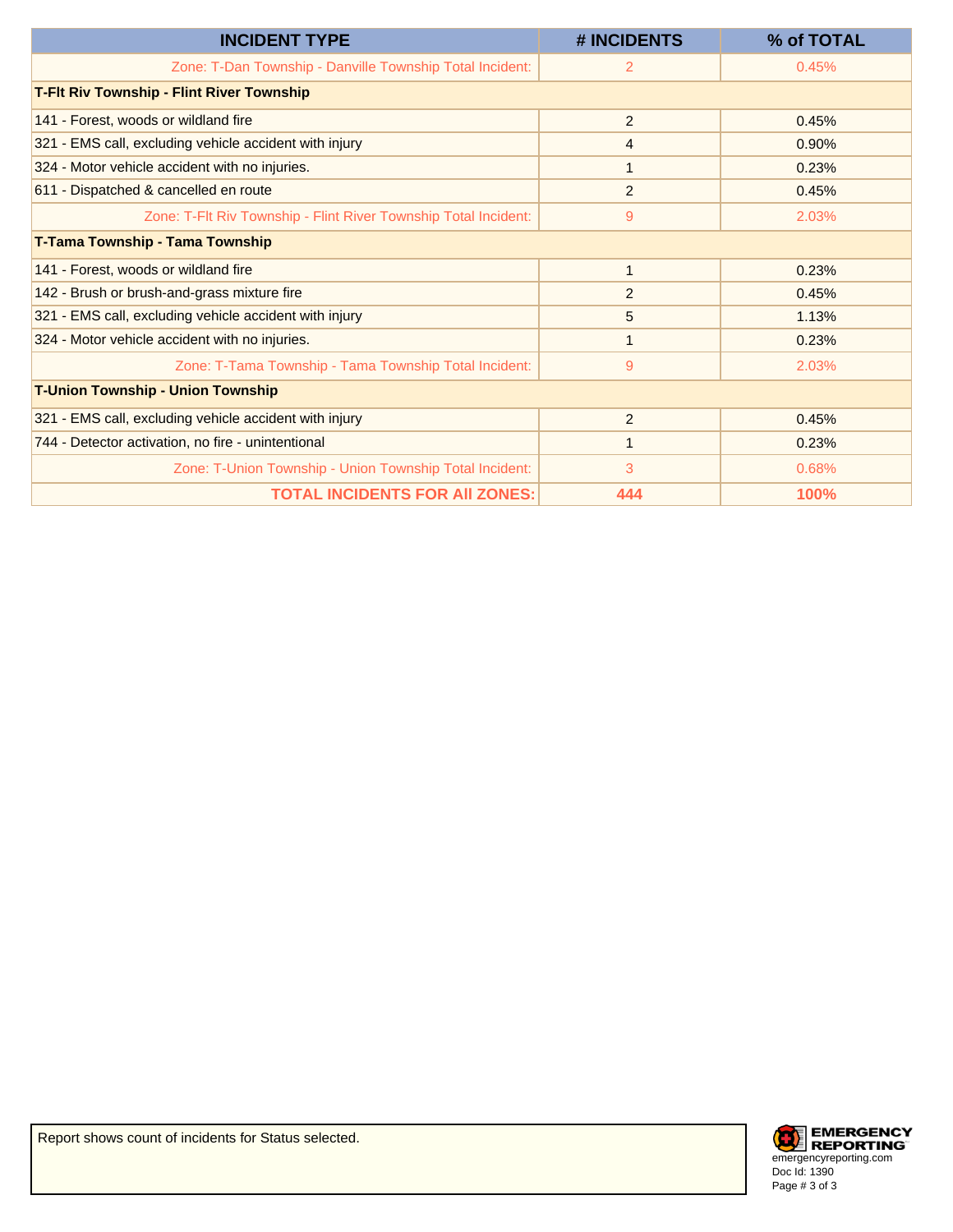Burlington, IA

This report was generated on 5/15/2018 1:21:45 PM



#### **Patient Transport Count per Destination for Date Range (N2-N3)**

Start Date: 04/01/2018 | End Date: 04/30/2018

| <b>HOSPITAL DESTINATION</b>                | # TRANSPORTS   |
|--------------------------------------------|----------------|
| <b>Burlington Care Center</b>              | 2              |
| <b>Genesis East</b>                        | $\overline{2}$ |
| <b>Great River Medical Center</b>          | 223            |
| Henry County Health Center                 |                |
| Prairie Ridge Care & Rehabilitation Center |                |
| Residence                                  |                |
| Sunnybrook Assisted Living                 |                |
| University of Iowa Hospital & Clinic       | 8              |

Only REVIEWED incidents included. This report now returns both NEMSIS 2 & 3 data as appropriate.

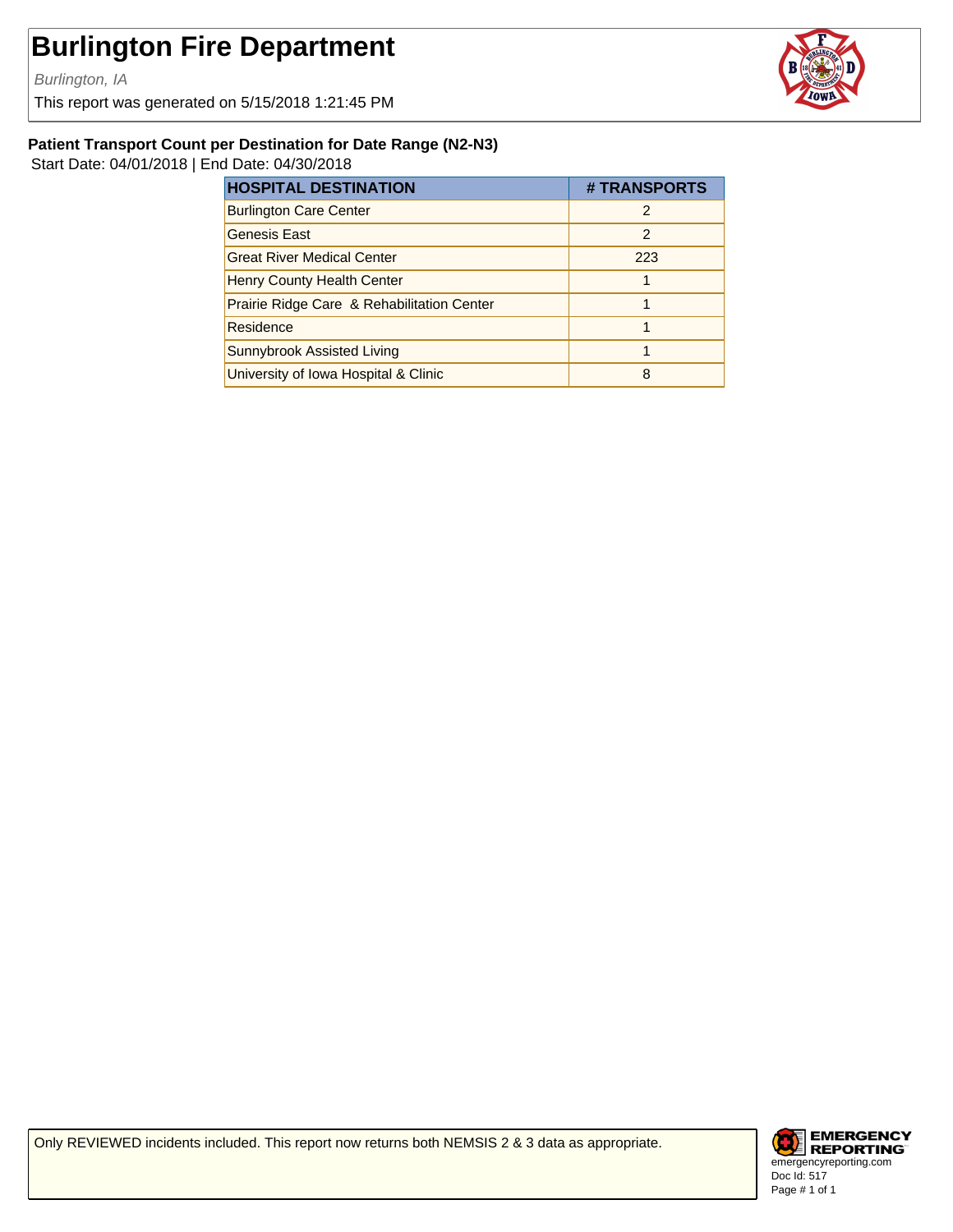#### **Matt Trexel**

| From:    | LIFENET Notifications Service <web@lifenetsystems.com></web@lifenetsystems.com> |
|----------|---------------------------------------------------------------------------------|
| Sent:    | Tuesday, May 01, 2018 1:15 AM                                                   |
| To:      | Matt Trexel                                                                     |
| Subject: | LIFENET System: Transmission Summary Report is available (4/1/2018 - 5/1/2018)  |

**CONTROL** 

## **LIFENET**<sup>\*</sup>System